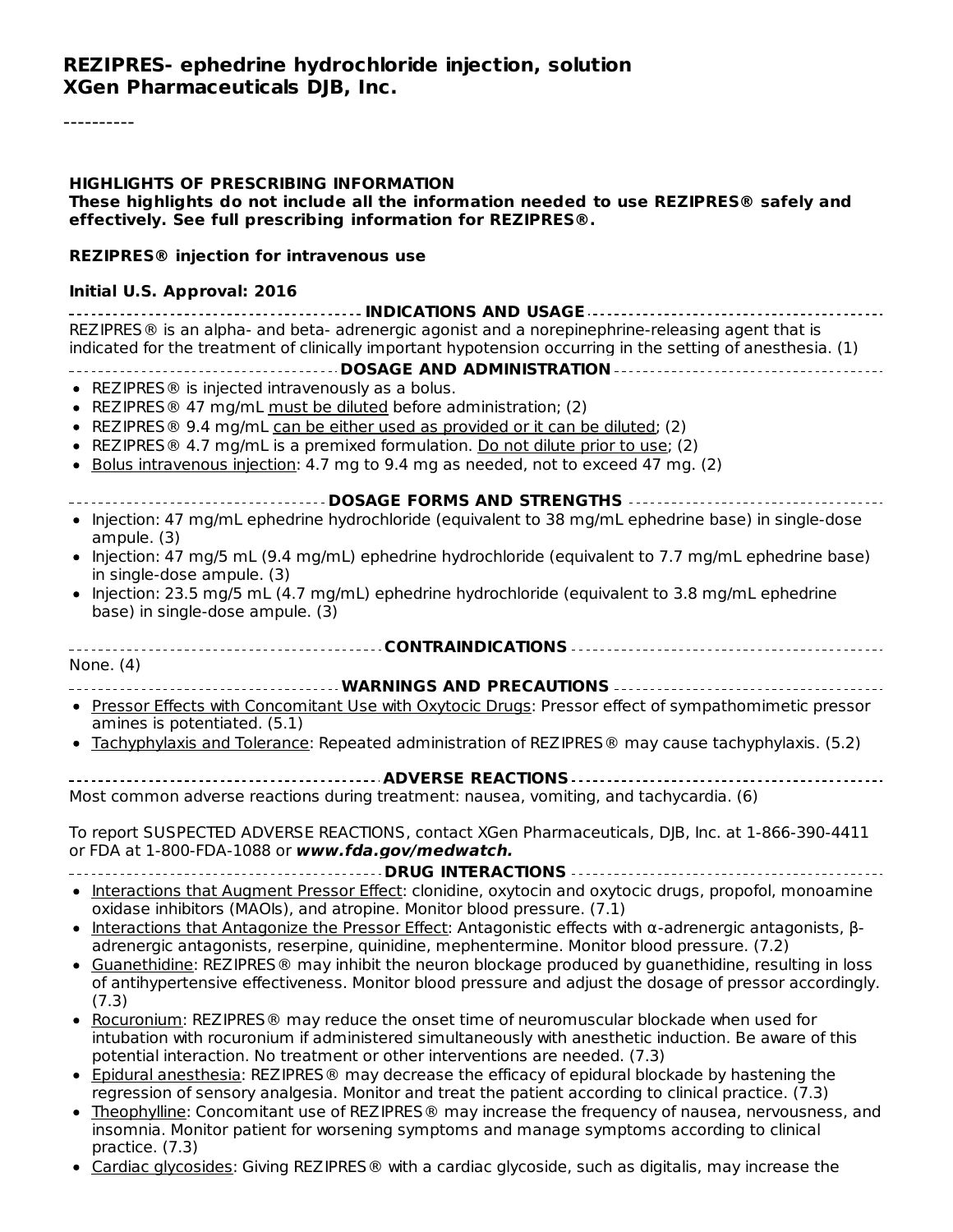Cardiac glycosides: Giving REZIPRES® with a cardiac glycoside, such as digitalis, may increase the possibility of arrhythmias. Carefully monitor patients on cardiac glycosides who are also administered REZIPRES®. (7.3)

#### **See 17 for PATIENT COUNSELING INFORMATION.**

**Revised: 8/2021**

# **FULL PRESCRIBING INFORMATION: CONTENTS\***

#### **1 INDICATIONS AND USAGE**

#### **2 DOSAGE AND ADMINISTRATION**

2.1 General Dosage and Administration Instructions

2.2 Dosing for Treatment of Clinically Important Hypotension in the Setting of Anesthesia

2.3 Prepare a 4.7 mg/mL Solution for Bolus Intravenous Administration

2.4 Direct Administration of 9.4 mg/mL Solution for Bolus Intravenous

### **3 DOSAGE FORMS AND STRENGTHS**

#### **4 CONTRAINDICATIONS**

### **5 WARNINGS AND PRECAUTIONS**

5.1 Pressor effect with Concomitant Oxytocic Drugs

5.2 Tolerance and Tachyphylaxis

5.3 Risk of Hypertension When Used Prophylactically

### **6 ADVERSE REACTIONS**

### **7 DRUG INTERACTIONS**

## **8 USE IN SPECIFIC POPULATIONS**

- 8.1 Pregnancy
- 8.2 Lactation
- 8.4 Pediatric Use
- 8.5 Geriatric Use
- 8.6 Renal Impairment

### **10 OVERDOSAGE**

### **11 DESCRIPTION**

### **12 CLINICAL PHARMACOLOGY**

- 12.1 Mechanism of Action
- 12.2 Pharmacodynamics
- 12.3 Pharmacokinetics

### **13 NONCLINICAL TOXICOLOGY**

13.1 Carcinogenesis, Mutagenesis, Impairment of Fertility

#### **14 CLINICAL STUDIES**

### **16 HOW SUPPLIED/STORAGE AND HANDLING**

#### **17 PATIENT COUNSELING INFORMATION**

 $\ast$  Sections or subsections omitted from the full prescribing information are not listed.

#### **FULL PRESCRIBING INFORMATION**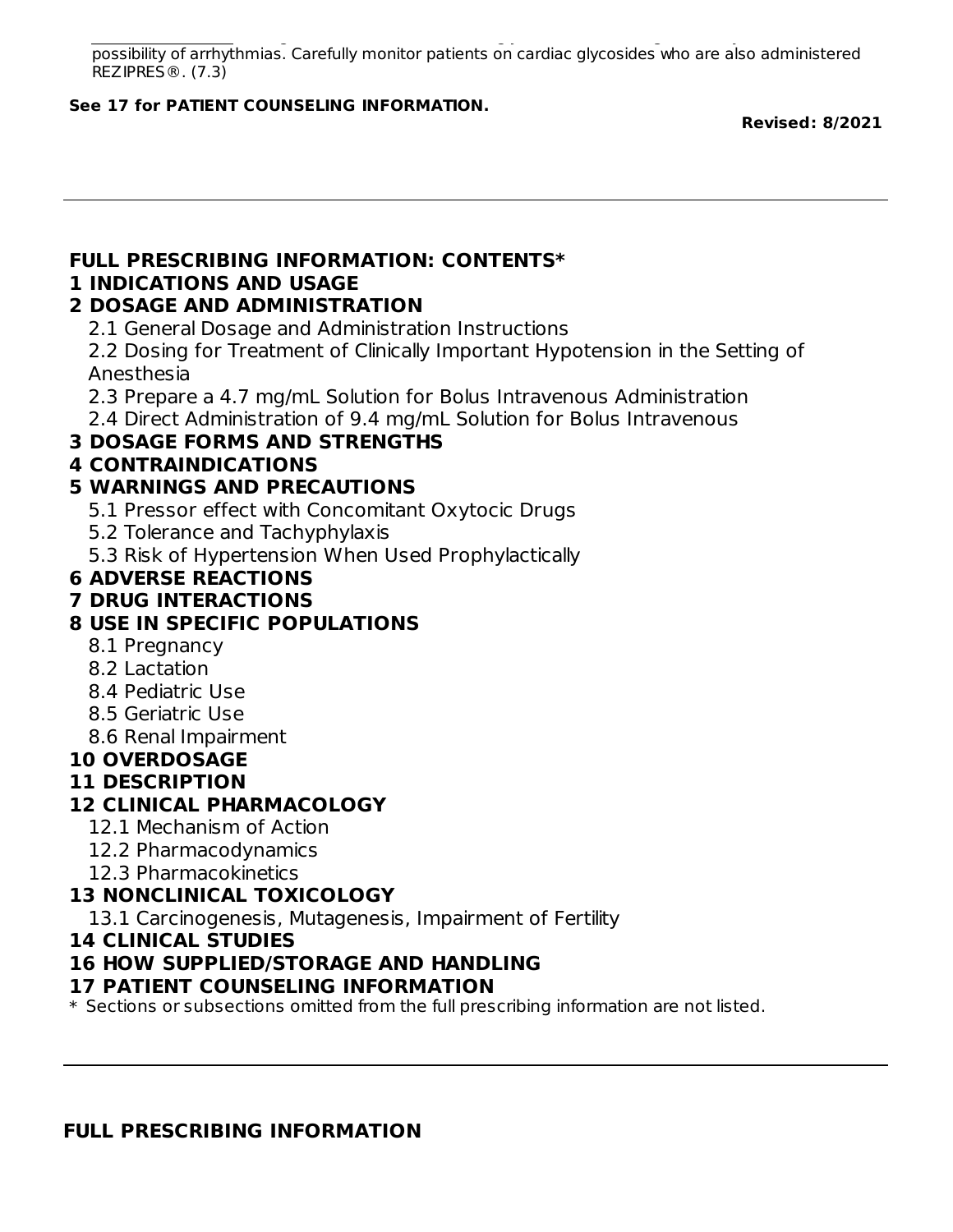#### **1 INDICATIONS AND USAGE**

REZIPRES® is indicated for the treatment of clinically important hypotension occurring in the setting of anesthesia.

## **2 DOSAGE AND ADMINISTRATION**

#### **2.1 General Dosage and Administration Instructions**

REZIPRES® 47 mg/mL must be diluted before administration as an intravenous bolus to achieve the desired concentration. Dilute with normal saline or 5% dextrose in water.

REZIPRES® 9.4 mg/mL can be either used as provided at 9.4 mg/mL or it can be diluted, with 5% Dextrose Injection or 0.9% Sodium Chloride Injection, to achieve the desired concentration, before administration as an intravenous bolus.

REZIPRES® 4.7 mg/mL is a premixed formulation. Do not dilute prior to use.

- REZIPRES® is a clear, colorless solution. Discard any unused portion.
- Inspect parenteral drug products visually for particulate matter and discoloration prior to administration, whenever solution and container permit. Do not use if the solution is not clear or if particulate matter is present.

#### **2.2 Dosing for Treatment of Clinically Important Hypotension in the Setting of Anesthesia**

The recommended dosages for the treatment of clinically important hypotension in the setting of anesthesia is an initial dose of 4.7 mg to 9.4 mg administered by intravenous bolus. Administer additional boluses as needed, not to exceed a total dosage of 47 mg.

Adjust dosage according to the blood pressure goal (i.e., titrate to effect).

### **2.3 Prepare a 4.7 mg/mL Solution for Bolus Intravenous Administration**

#### REZIPRES® 47 mg/mL

• Withdraw 47 mg (1 mL of 47 mg/mL) of REZIPRES® 47 mg/mL and dilute with 9 mL of 5% Dextrose Injection or 0.9% Sodium Chloride Injection.

• Withdraw an appropriate dose of the 4.7 mg/mL solution prior to bolus intravenous administration.

#### REZIPRES® 9.4 mg/mL

• Withdraw 5 mL of REZIPRES® 9.4 mg/mL and dilute with 5 mL of 5% Dextrose Injection or 0.9% Sodium Chloride Injection.

• Withdraw an appropriate dose of the 4.7 mg/mL solution prior to bolus intravenous administration.

### **2.4 Direct Administration of 9.4 mg/mL Solution for Bolus Intravenous**

REZIPRES® if used as provided at 9.4 mg/ml:

• withdraw an appropriate dose of REZIPRES® 9.4 mg/mL solution prior to bolus intravenous administration.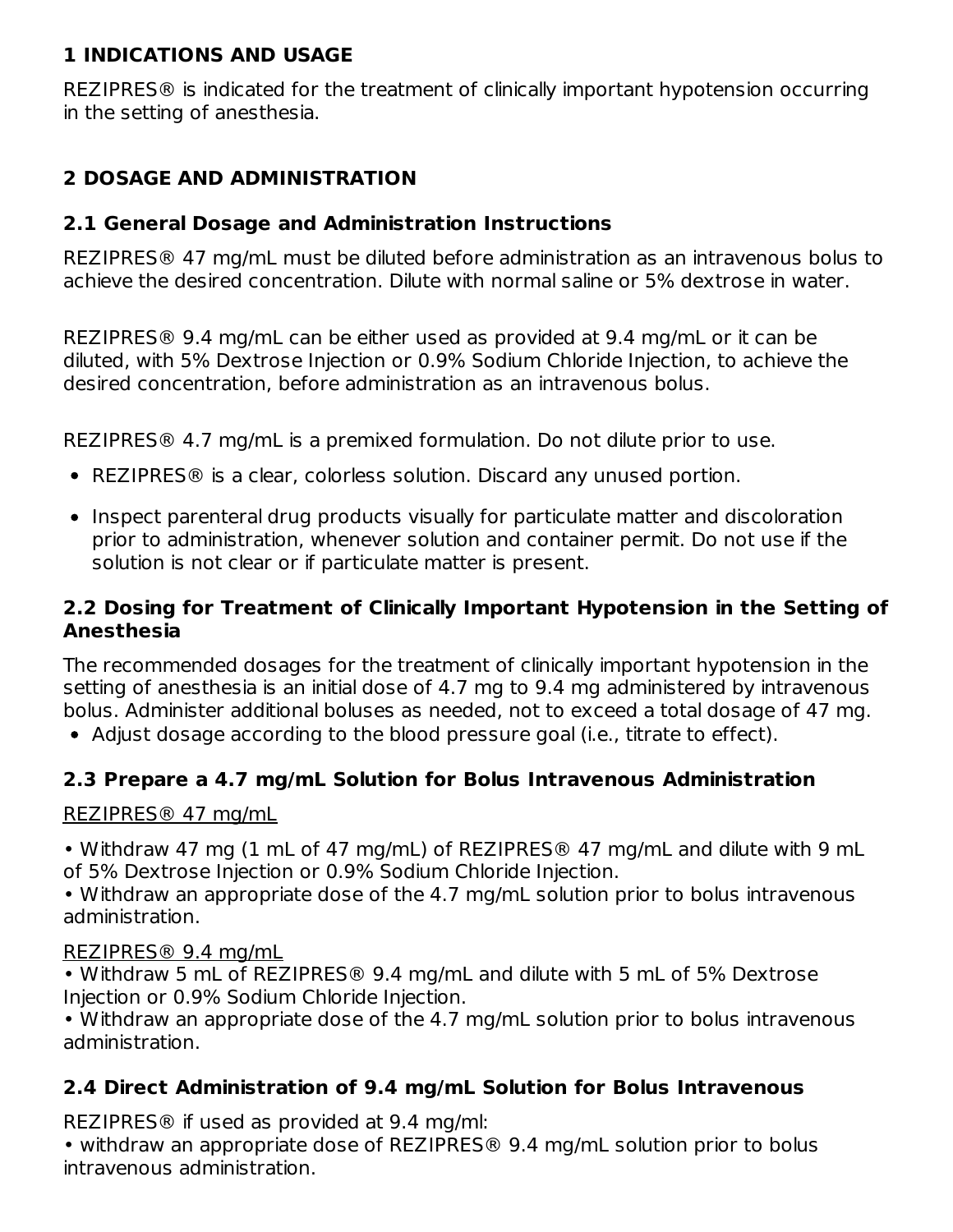### **3 DOSAGE FORMS AND STRENGTHS**

#### REZIPRES® 47 mg/mL

REZIPRES® 47 mg/mL is a clear, colorless solution available in a one point cut clear colorless glass 2 mL single-dose ampule that contains 1 mL of solution, corresponding to 47 mg of ephedrine hydrochloride, equivalent to 38 mg of ephedrine base.

#### REZIPRES® 47 mg/5 mL (9.4 mg/mL)

REZIPRES® 47 mg/5mL is a clear, colorless solution available in a one point cut clear colorless glass single-dose ampule equivalent to 38 mg/5 mL ephedrine base (9.4 mg/mL ephedrine hydrochloride, equivalent to 7.7 mg/mL ephedrine base).

#### REZIPRES® 23.5 mg/5 mL (4.7 mg/mL)

REZIPRES® 23.5 mg/ 5mL is a clear, colorless solution, available in a one point cut clear colorless glass single-dose ampule, equivalent to 19 mg/5 mL of ephedrine base (4.7 mg/mL ephedrine hydrochloride, equivalent to 3.8 mg/mL of ephedrine base)

#### **4 CONTRAINDICATIONS**

None

### **5 WARNINGS AND PRECAUTIONS**

### **5.1 Pressor effect with Concomitant Oxytocic Drugs**

Serious postpartum hypertension has been described in patients who received both a vasopressor (i.e., methoxamine, phenylephrine, ephedrine) and an oxytocic (i.e., methylergonovine, ergonovine) [ see Drug Interactions (7) ]. Some of these patients experienced a stroke. Carefully monitor the blood pressure of individuals who have received both REZIPRES® and an oxytocic.

### **5.2 Tolerance and Tachyphylaxis**

Data indicate that repeated administration of ephedrine can result in tachyphylaxis. Clinicians treating anesthesia-induced hypotension with REZIPRES® should be aware of the possibility of tachyphylaxis and should be prepared with an alternative pressor to mitigate unacceptable responsiveness.

#### **5.3 Risk of Hypertension When Used Prophylactically**

When used to prevent hypotension, ephedrine has been associated with an increased incidence of hypertension compared with when ephedrine is used to treat hypotension.

### **6 ADVERSE REACTIONS**

The following adverse reactions associated with the use of ephedrine were identified in the literature. Because these reactions are reported voluntarily from a population of uncertain size, it is not always possible to estimate their frequency reliably or to establish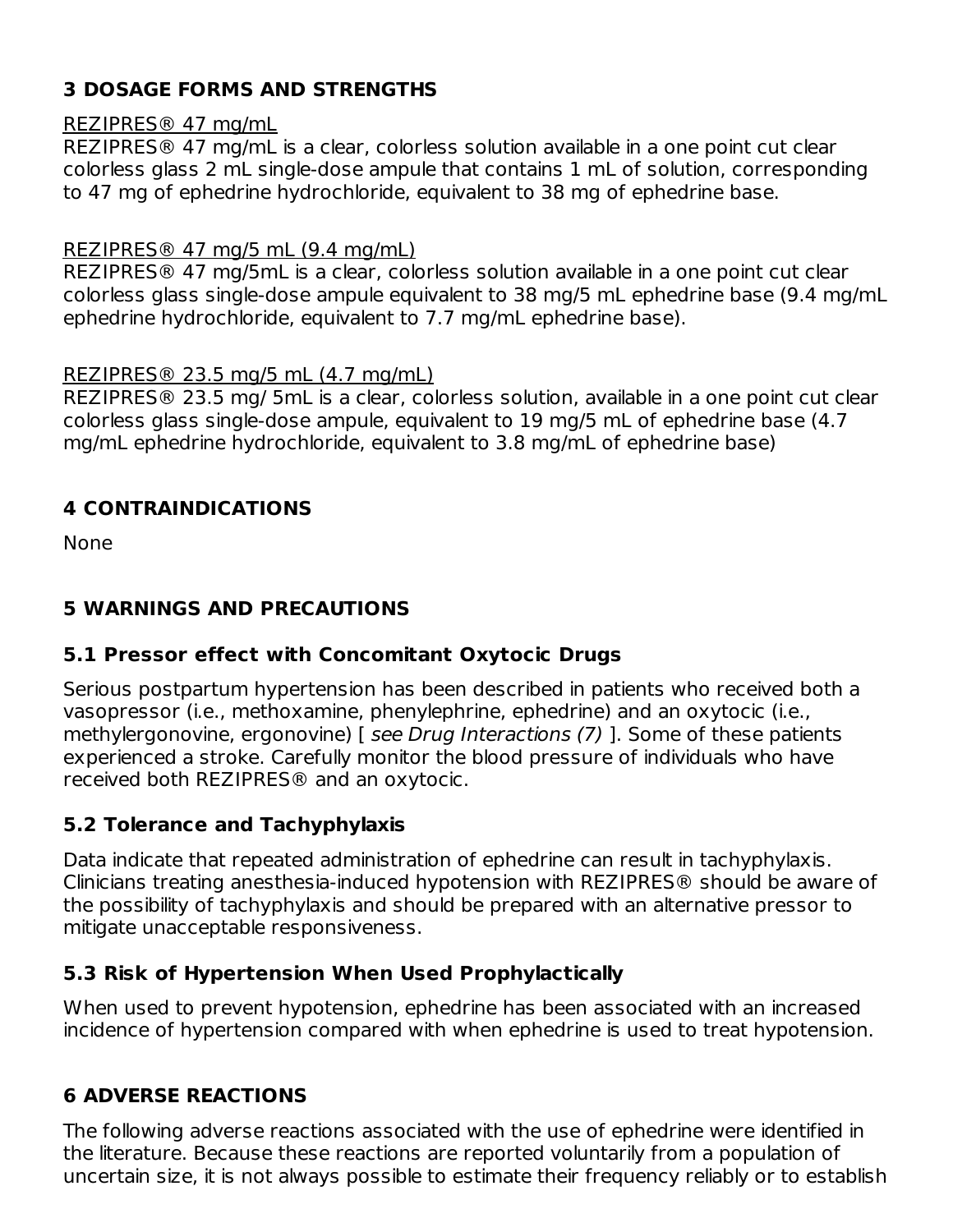a causal relationship to drug exposure.

Gastrointestinal disorders: Nausea, vomiting

Cardiac disorders: Tachycardia, palpitations (thumping heart), reactive hypertension, bradycardia, ventricular ectopics, R-R variability

Nervous system disorders: Dizziness

Psychiatric disorders: Restlessness

### **7 DRUG INTERACTIONS**

|                                    | 7.1 Interactions that Augment Pressor Effect                                                                                                                                                                                                                                    |
|------------------------------------|---------------------------------------------------------------------------------------------------------------------------------------------------------------------------------------------------------------------------------------------------------------------------------|
| <b>Oxytocin and oxytocic drugs</b> |                                                                                                                                                                                                                                                                                 |
|                                    | Clinical Impact: Serious postpartum hypertension has been<br>described in patients who received both a<br>vasopressor (i.e., methoxamine, phenylephrine,<br>ephedrine) and an oxytocic (i.e., methylergonovine,<br>ergonovine). Some of these patients experienced a<br>stroke. |
| Intervention:                      | Carefully monitor the blood pressure of individuals<br>who have received both REZIPRES <sup>®</sup> and an<br>oxytocic.                                                                                                                                                         |
| atropine                           | Clonidine, propofol, monoamine oxidase inhibitors (MAOIs),                                                                                                                                                                                                                      |
| Clinical Impact:                   | These drugs augment the pressor effect of<br>ephedrine.                                                                                                                                                                                                                         |
| Intervention:                      | Carefully monitor the blood pressure of individuals<br>who have received both REZIPRES <sup>®</sup> and any of<br>these drugs.                                                                                                                                                  |

| 7.2 Interactions that Antagonize the Pressor Effect |                                                                                                                                |  |  |  |
|-----------------------------------------------------|--------------------------------------------------------------------------------------------------------------------------------|--|--|--|
|                                                     | Clinical Impact: These drugs antagonize the pressor effect of<br>ephedrine.                                                    |  |  |  |
| Intervention:                                       | Carefully monitor the blood pressure of individuals<br>who have received both REZIPRES <sup>®</sup> and any of<br>these drugs. |  |  |  |
| Examples:                                           | $\alpha$ -adrenergic antagonists, $\beta$ -adrenergic receptor<br>antagonists, reserpine, quinidine, mephentermine.            |  |  |  |

| 7.3 Other Drug Interaction |                                                                                                                                                             |  |  |  |
|----------------------------|-------------------------------------------------------------------------------------------------------------------------------------------------------------|--|--|--|
| Guanethidine               |                                                                                                                                                             |  |  |  |
|                            | Clinical Impact: REZIPRES <sup>®</sup> may inhibit the neuron blockage<br>produced by guanethidine, resulting in loss of<br>antihypertensive effectiveness. |  |  |  |
| Intervention:              | Clinician should monitor patient for blood pressor<br>response and adjust the dosage or choice of                                                           |  |  |  |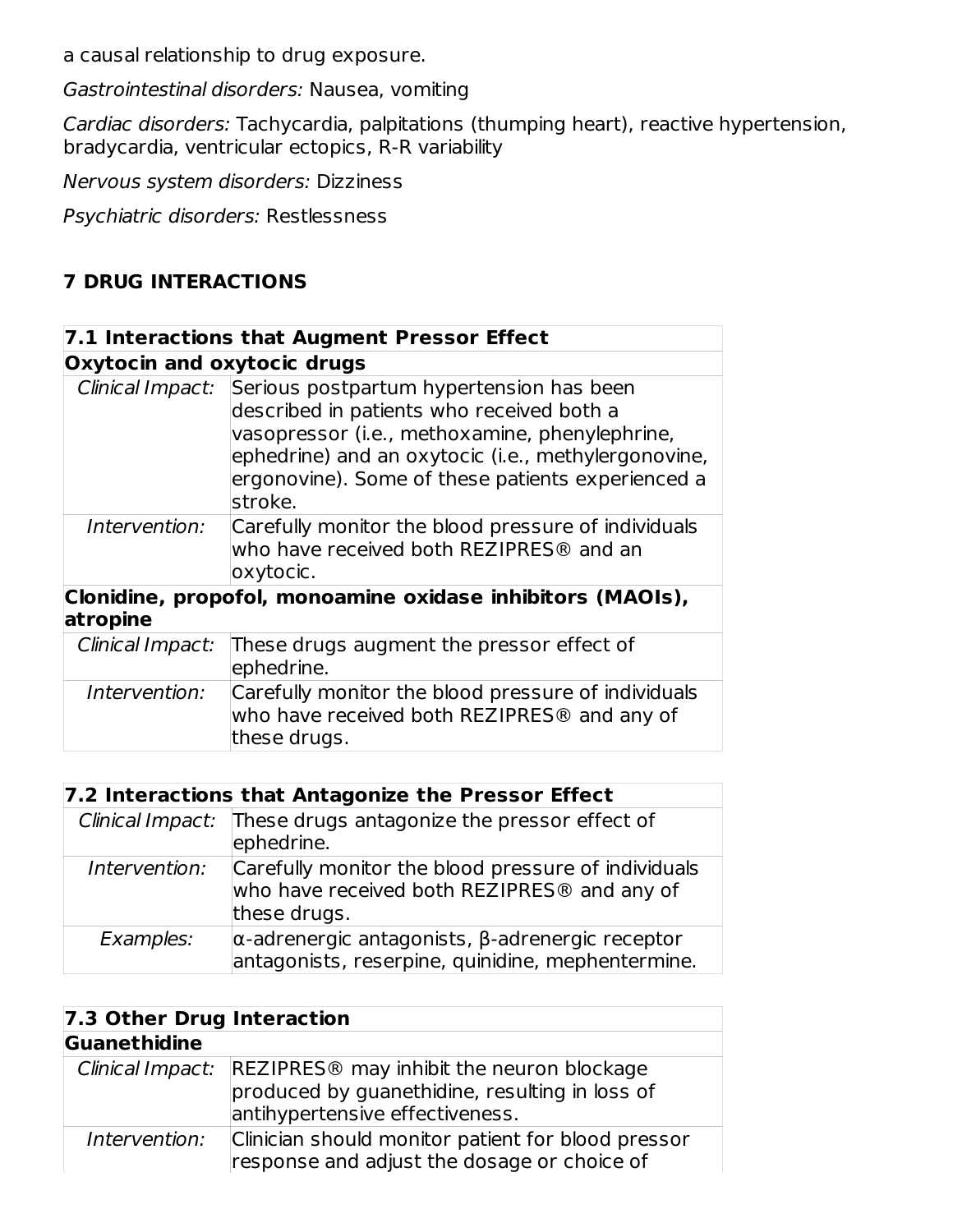|                            | pressor accordingly.                                                                                                                                                                  |
|----------------------------|---------------------------------------------------------------------------------------------------------------------------------------------------------------------------------------|
| <b>Rocuronium</b>          |                                                                                                                                                                                       |
| Clinical Impact:           | REZIPRES <sup>®</sup> may reduce the onset time of<br>neuromuscular blockade when used for intubation<br>with rocuronium if administered simultaneously with<br>anesthetic induction. |
| Intervention:              | Be aware of this potential interaction. No treatment<br>or other interventions are needed.                                                                                            |
| <b>Epidural anesthesia</b> |                                                                                                                                                                                       |
| Clinical Impact:           | REZIPRES <sup>®</sup> may decrease the efficacy of epidural<br>blockade by hastening the regression of sensory<br>analgesia.                                                          |
| Intervention:              | Monitor and treat the patient according to clinical<br>practice.                                                                                                                      |
| <b>Theophylline</b>        |                                                                                                                                                                                       |
| Clinical Impact:           | Concomitant use of REZIPRES <sup>®</sup> may increase the<br>frequency of nausea, nervousness, and insomnia.                                                                          |
| Intervention:              | Monitor patient for worsening symptoms and<br>manage symptoms according to clinical practice.                                                                                         |
| <b>Cardiac glycosides</b>  |                                                                                                                                                                                       |
| Clinical Impact:           | Giving REZIPRES <sup>®</sup> with a cardiac glycoside, such as<br>digitalis, may increase the possibility of arrhythmias.                                                             |
| Intervention:              | Carefully monitor patients on cardiac glycosides who<br>are also administered REZIPRES <sup>®</sup> .                                                                                 |

## **8 USE IN SPECIFIC POPULATIONS**

## **8.1 Pregnancy**

#### Risk Summary

Available data from randomized studies, case series, and reports of ephedrine sulfate use in pregnant women have not identified a drug-associated risk of major birth defects, miscarriage, or adverse maternal or fetal outcomes. However, there are clinical considerations [see Clinical Considerations].

In animal reproduction studies, decreased fetal survival and fetal body weights were observed in the presence of maternal toxicity after normotensive pregnant rats were administered 60 mg/kg intravenous ephedrine sulfate (12 times the maximum recommended human dose (MRHD) of 47 mg/day of ephedrine hydrochloride). No malformations or embryofetal adverse effects were observed when pregnant rats or rabbits were treated with intravenous bolus doses of ephedrine sulfate during organogenesis at doses 1.9 and 7.7 times the MRHD, respectively [See data].

The estimated background risk of major birth defects and miscarriage for the indicated population are unknown. All pregnancies have a background risk of birth defect, loss, or other adverse outcomes. In the U.S. general population, the estimated background risk of major birth defects and miscarriage in clinically recognized pregnancies is 2 to 4% and 15 to 20%, respectively.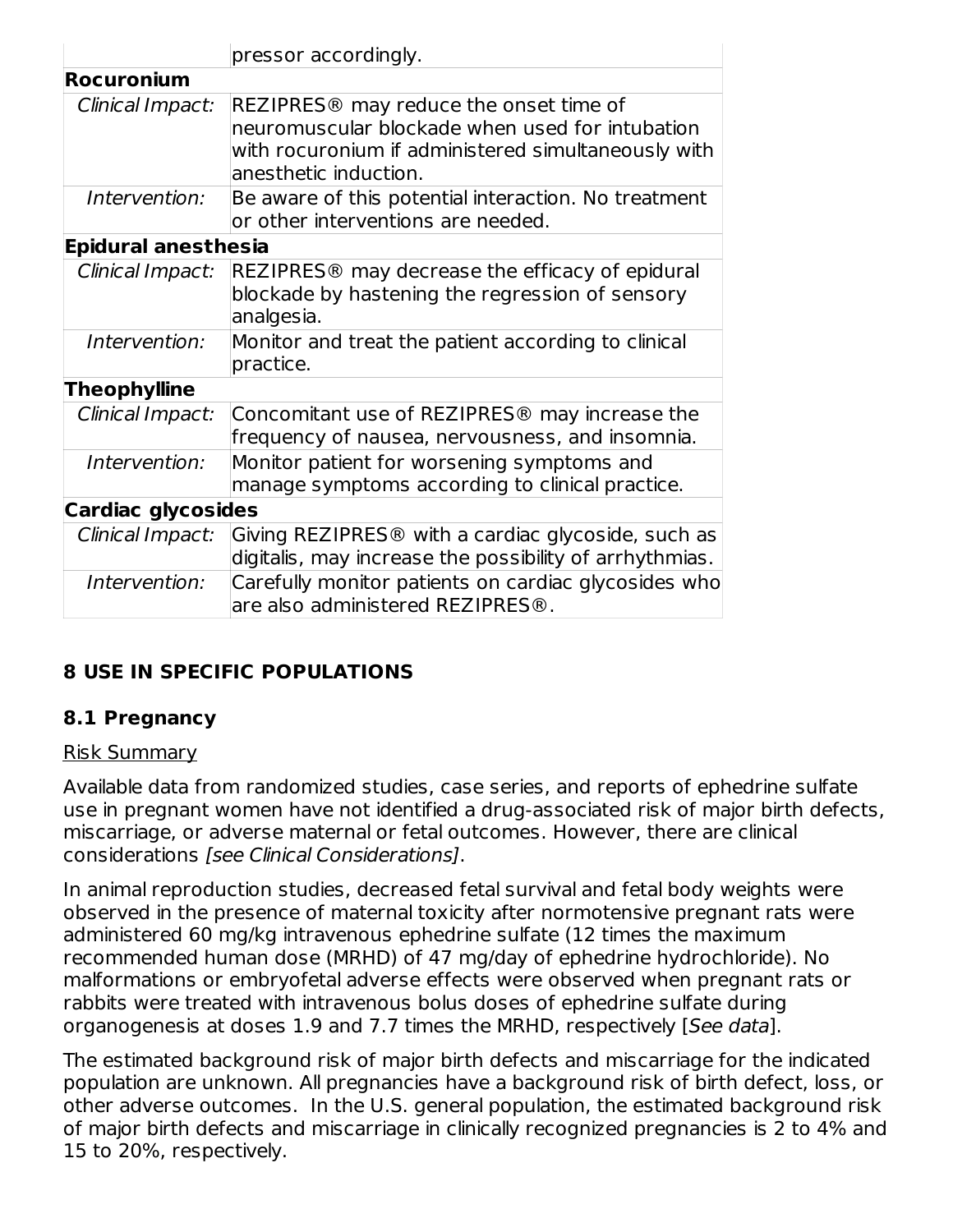#### Clinical Considerations

### Disease-associated maternal and/or embryofetal risk

Untreated hypotension associated with spinal anesthesia for cesarean section is associated with an increase in maternal nausea and vomiting. A decrease in uterine blood flow due to maternal hypotension may result in fetal bradycardia and acidosis.

### Fetal/Neonatal Adverse Reactions

Cases of potential metabolic acidosis in newborns at delivery with maternal ephedrine exposure have been reported in the literature. These reports describe umbilical artery pH of ≤7.2 at the time of delivery [see Clinical Pharmacology 12.3]. Monitoring of the newborn for signs and symptoms of metabolic acidosis may be required. Monitoring of infant's acid-base status is warranted to ensure that an episode of acidosis is acute and reversible.

### Data

### Animal Data

Decreased fetal body weights were observed when pregnant rats were administered intravenous bolus doses of 60 mg/kg ephedrine sulfate (12 times the maximum recommended human dose (MRHD) based on body surface area) from Gestation Day 6- 17. This dose was associated with evidence of maternal toxicity (decreased body weight of dams and abnormal head movements). No malformations or fetal deaths were noted at this dose. No effects on fetal body weight were noted at 10 mg/kg (1.9 times the MRHD).

No evidence of malformations or embryo-fetal toxicity were noted in pregnant rabbits administered intravenous bolus doses up to 20 mg/kg ephedrine sulfate (7.7 times the MRHD based on body surface area) from Gestation Day 6 to 20. This dose was associated with expected pharmacological maternal effects (increased respiration rate, dilated pupils, piloerection).

Decreased fetal survival and body weights in the presence of maternal toxicity (increased mortality) were noted when pregnant dams were administered intravenous bolus doses of 60 mg/kg ephedrine sulfate (approximately 12 times the MRHD based on body surface area) from GD 6 through Lactation Day 20. No adverse effects were noted at 10 mg/kg (1.9 times the MRHD).

## **8.2 Lactation**

#### Risk Summary

A single published case report indicates that ephedrine is present in human milk. However, no information is available on the effects of the drug on the breastfed infant or the effects of the drug on milk production. The developmental and health benefits of breastfeeding should be considered along with the mother's clinical need for REZIPRES® and any potential adverse effects on the breastfed child from REZIPRES® or from the underlying maternal condition.

### **8.4 Pediatric Use**

Safety and effectiveness in pediatric patients have not been established.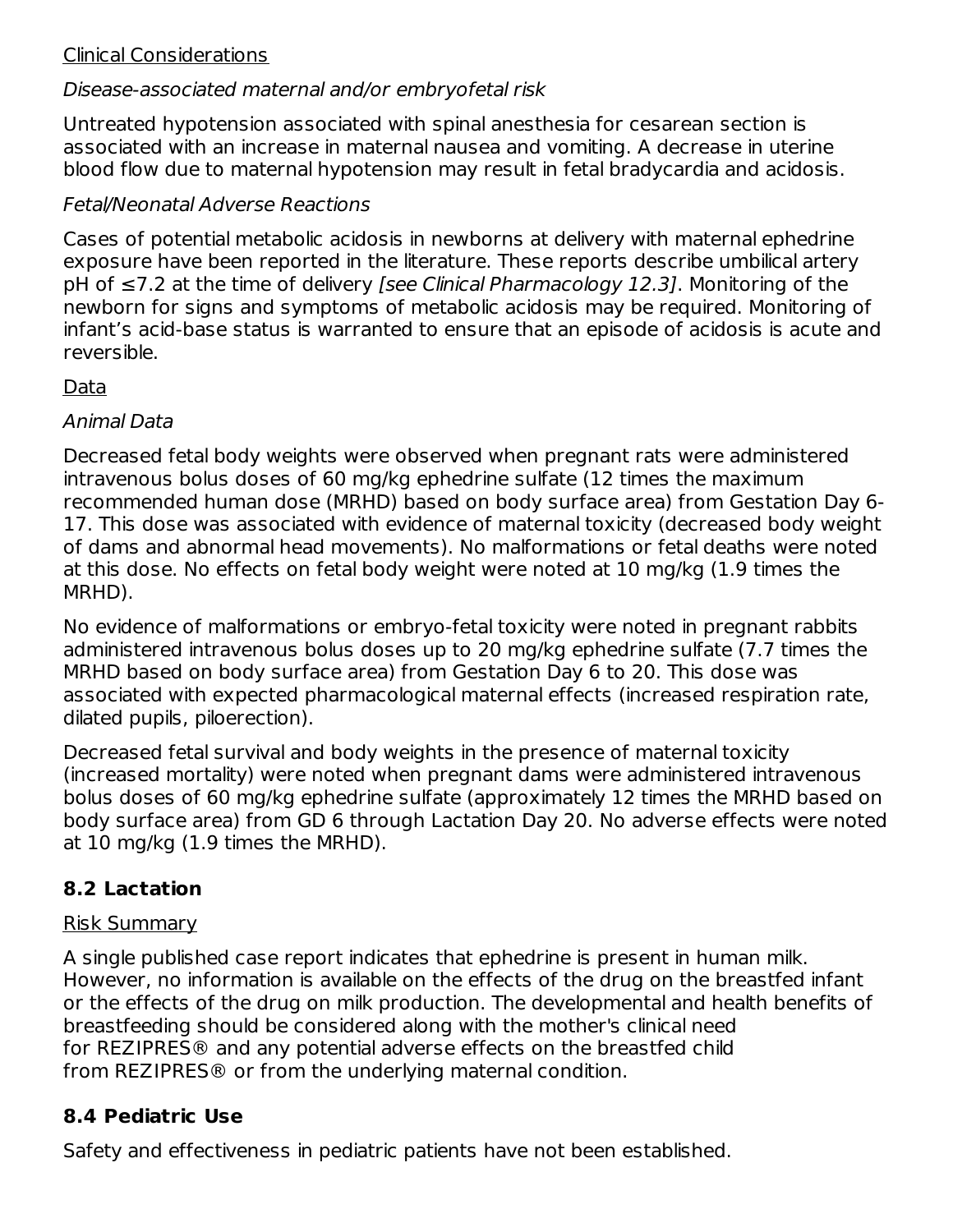#### Animal Toxicity Data

In a study in which juvenile rats were administered intravenous bolus doses of 2, 10, or 60 mg/kg ephedrine sulfate daily from Postnatal Day 35 to 56, an increased incidence of mortality was noted at the high dose of 60 mg/kg. The no-adverse-effect level was 10 mg/kg (approximately 1.9 times a maximum daily dose of 47 mg ephedrine hydrochloride in a 60 kg person based on body surface area).

## **8.5 Geriatric Use**

Clinical studies of ephedrine did not include sufficient numbers of subjects aged 65 and over to determine whether they respond differently from younger subjects. Other reported clinical experience has not identified differences in responses between the elderly and younger patients. In general, dose selection for an elderly patient should be cautious, usually starting at the low end of the dosing range, reflecting the greater frequency of decreased hepatic, renal, or cardiac function, and of concomitant disease or other drug therapy. This drug is known to be substantially excreted by the kidney, and the risk of adverse reactions to this drug may be greater in patients with impaired renal function. Because elderly patients are more likely to have decreased renal function, care should be taken in dose selection, and it may be useful to monitor renal function.

### **8.6 Renal Impairment**

Ephedrine and its metabolite are excreted in urine. In patients with renal impairment, excretion of ephedrine is likely to be affected with a corresponding increase in elimination half-life, which will lead to slow elimination of ephedrine and consequently prolonged pharmacological effect and potentially adverse reactions. Monitor patients with renal impairment carefully after the initial bolus dose for adverse events.

# **10 OVERDOSAGE**

Overdose of REZIPRES® can cause a rapid rise in blood pressure. In the case of an overdose, careful monitoring of blood pressure is recommended. If blood pressure continues to rise to an unacceptable level, parenteral antihypertensive agents can be administered at the discretion of the clinician.

# **11 DESCRIPTION**

REZIPRES® is an alpha- and beta-adrenergic agonist and a norepinephrine-releasing agent. The chemical name of ephedrine hydrochloride is (1R,2S)-(-)-2-methylamino-1 phenyl-1-propanol hydrochloride, and the molecular weight is 201.7 g/mol. Its structural formula is depicted below:



Ephedrine hydrochloride is freely soluble in water, soluble in ethanol and stable in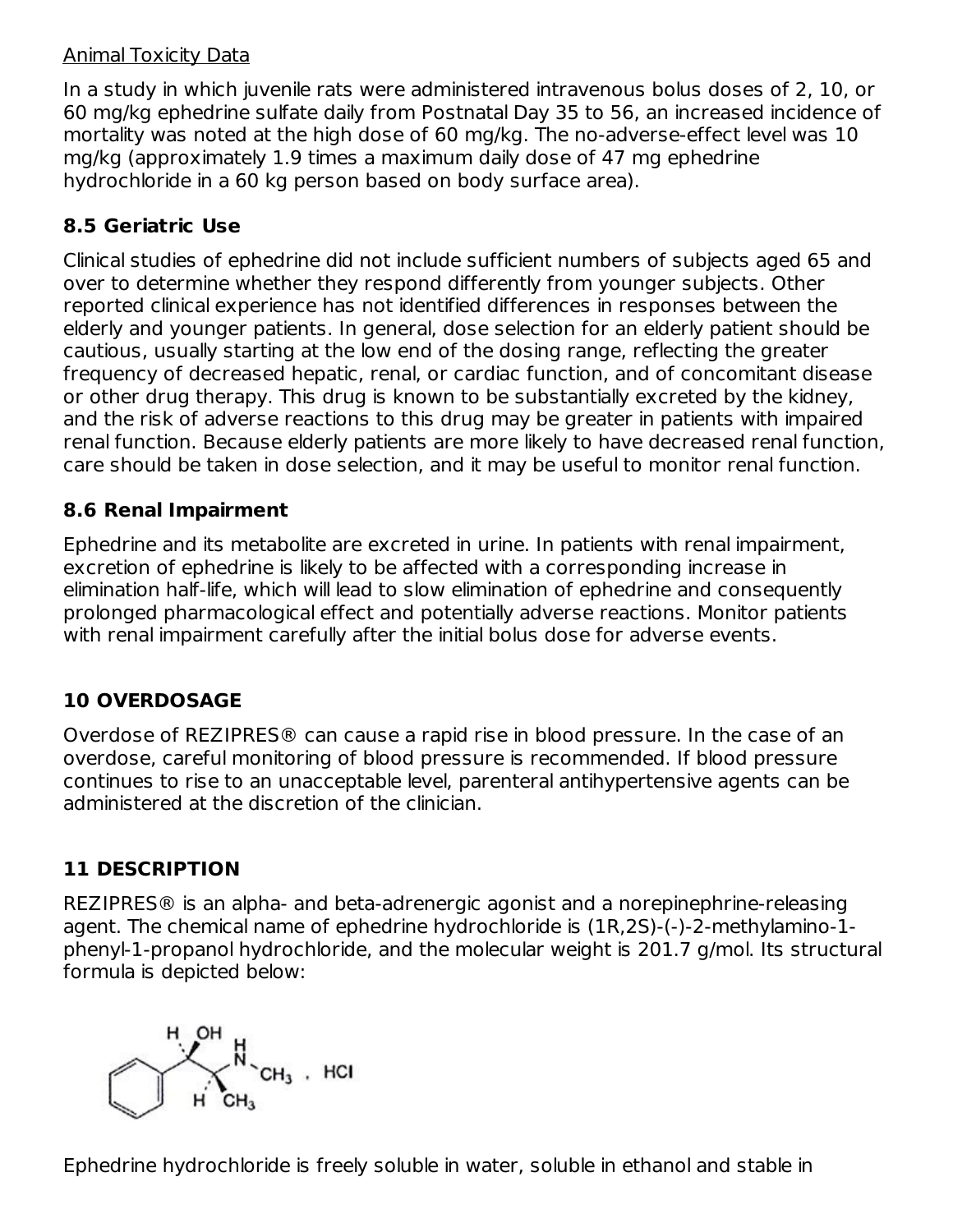aqueous solution.

#### REZIPRES® 47 mg/mL

REZIPRES® 47 mg/mL is a clear, colorless, sterile solution for intravenous injection. It must be diluted before intravenous administration. Each mL contains ephedrine hydrochloride 47 mg (equivalent to 38 mg ephedrine base) in water for injection. The pH is adjusted with sodium hydroxide and hydrochloric acid if necessary. The pH range is 5.0 to 6.5.

#### REZIPRES® 47 mg/5 mL (9.4 mg/mL)

REZIPRES® 9.4 mg/mL is a clear, colorless, sterile solution for intravenous injection. It can either be used as provided or diluted at 4.7 mg/mL, before intravenous administration. Each mL contains ephedrine hydrochloride 9.4 mg (equivalent to 7.7 mg ephedrine base) and sodium chloride 6.0 mg in water for injection. The pH is adjusted with sodium hydroxide and hydrochloric acid if necessary. The pH range is 5.0 to 6.5.

#### REZIPRES® 23.5 mg/5 mL (4.7 mg/mL)

REZIPRES® 4.7 mg/mL is a clear, colorless, sterile solution for intravenous injection. It must not be diluted prior to use. Each mL contains ephedrine hydrochloride 4.7 mg (equivalent to 3.8 mg ephedrine base) and sodium chloride 7.5 mg in water for injection. The pH is adjusted with sodium hydroxide and hydrochloric acid if necessary. The pH range is 5.0 to 6.5.

## **12 CLINICAL PHARMACOLOGY**

### **12.1 Mechanism of Action**

Ephedrine is a sympathomimetic amine that directly acts as an agonist at α- and βadrenergic receptors and indirectly causes the release of norepinephrine from sympathetic neurons. Pressor effects by direct alpha- and beta-adrenergic receptor activation are mediated by increases in arterial pressures, cardiac output, and peripheral resistance. Indirect adrenergic stimulation is caused by norepinephrine release from sympathetic nerves.

### **12.2 Pharmacodynamics**

Ephedrine stimulates heart rate and cardiac output and variably increases peripheral resistance; as a result, ephedrine usually increases blood pressure. Stimulation of the αadrenergic receptors of smooth muscle cells in the bladder base may increase the resistance to the outflow of urine. Activation of β- adrenergic receptors in the lungs promotes bronchodilation.

The overall cardiovascular effect from ephedrine is the result of a balance among  $\alpha$ -1 adrenoceptor- mediated vasoconstriction, β-2 adrenoceptor-mediated vasoconstriction, and β-2 adrenoceptor-mediated vasodilatation. Stimulation of the β-1 adrenoceptors results in positive inotrope and chronotrope action.

Tachyphylaxis to the pressor effects of ephedrine may occur with repeated administration [see Warnings and Precautions 5.2].

### **12.3 Pharmacokinetics**

Publications studying pharmacokinetics of oral administration of (-)-ephedrine support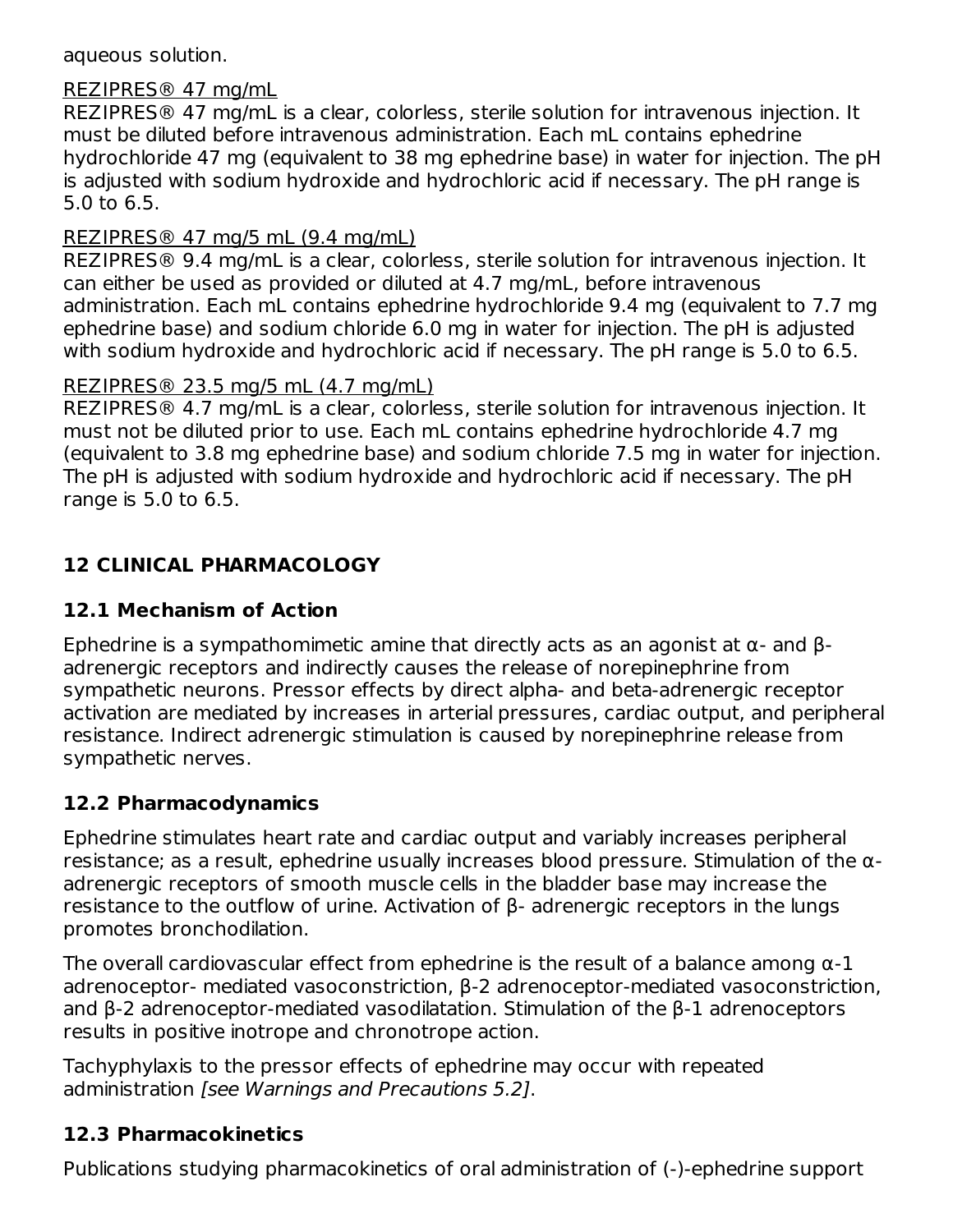that (-)-ephedrine is metabolized into norephedrine. However, the metabolism pathway is unknown. Both the parent drug and the metabolite are excreted in urine. Limited data after IV administration of ephedrine support similar observations of urinary excretion of drug and metabolite. The plasma elimination half-life of ephedrine following oral administration was about 6 hours. Ephedrine crosses the placental barrier [see Use in Specific Populations 8.1].

# **13 NONCLINICAL TOXICOLOGY**

### **13.1 Carcinogenesis, Mutagenesis, Impairment of Fertility**

Carcinogenesis: Two-year feeding studies in rats and mice conducted under the National Toxicology Program (NTP) demonstrated no evidence of carcinogenic potential with ephedrine sulfate at doses up to 10 mg/kg/day and 27 mg/kg/day (approximately 2 times and 3 times the maximum human recommended dose on a mg/m<sup>2</sup> basis, respectively).

Mutagenesis: Ephedrine sulfate tested negative in the in vitro bacterial reverse mutation assay, the in vitro mouse lymphoma assay, the in vitro sister chromatid exchange, the in vitro chromosomal aberration assay, and the in vivo rat bone marrow micronucleus assay.

Impairment of Fertility: There was no impact on fertility or early embryonic development in a study in which male rats were administered intravenous bolus doses of 0, 2, 10, or 60 mg/kg ephedrine sulfate (up to 12 times the MRHD of 47 mg of ephedrine hydrochloride based on body surface area) for 28 days prior to mating and through gestation and females were treated for 14 days prior to mating through Gestation Day 7.

# **14 CLINICAL STUDIES**

The evidence for the efficacy of REZIPRES® is derived from the published literature. Increases in blood pressure following administration of ephedrine were observed in 14 studies, including 9 where ephedrine was used in pregnant women undergoing neuraxial anesthesia during Cesarean delivery, 1 study in non-obstetric surgery under neuraxial anesthesia, and 4 studies in patients undergoing surgery under general anesthesia. Ephedrine has been shown to raise systolic and mean blood pressure when administered as a bolus dose following the development of hypotension during anesthesia.

## **16 HOW SUPPLIED/STORAGE AND HANDLING**

REZIPRES® is a clear, colorless solution supplied as follows:

| <b>NDC</b>       | <b>Strength</b>     |                                                             |
|------------------|---------------------|-------------------------------------------------------------|
| <b>Number</b>    | <b>Presentation</b> |                                                             |
| 39822-<br>1420-1 | 47 mg/mL            | 2 mL clear glass,<br>single-dose ampule<br>filled with 1 mL |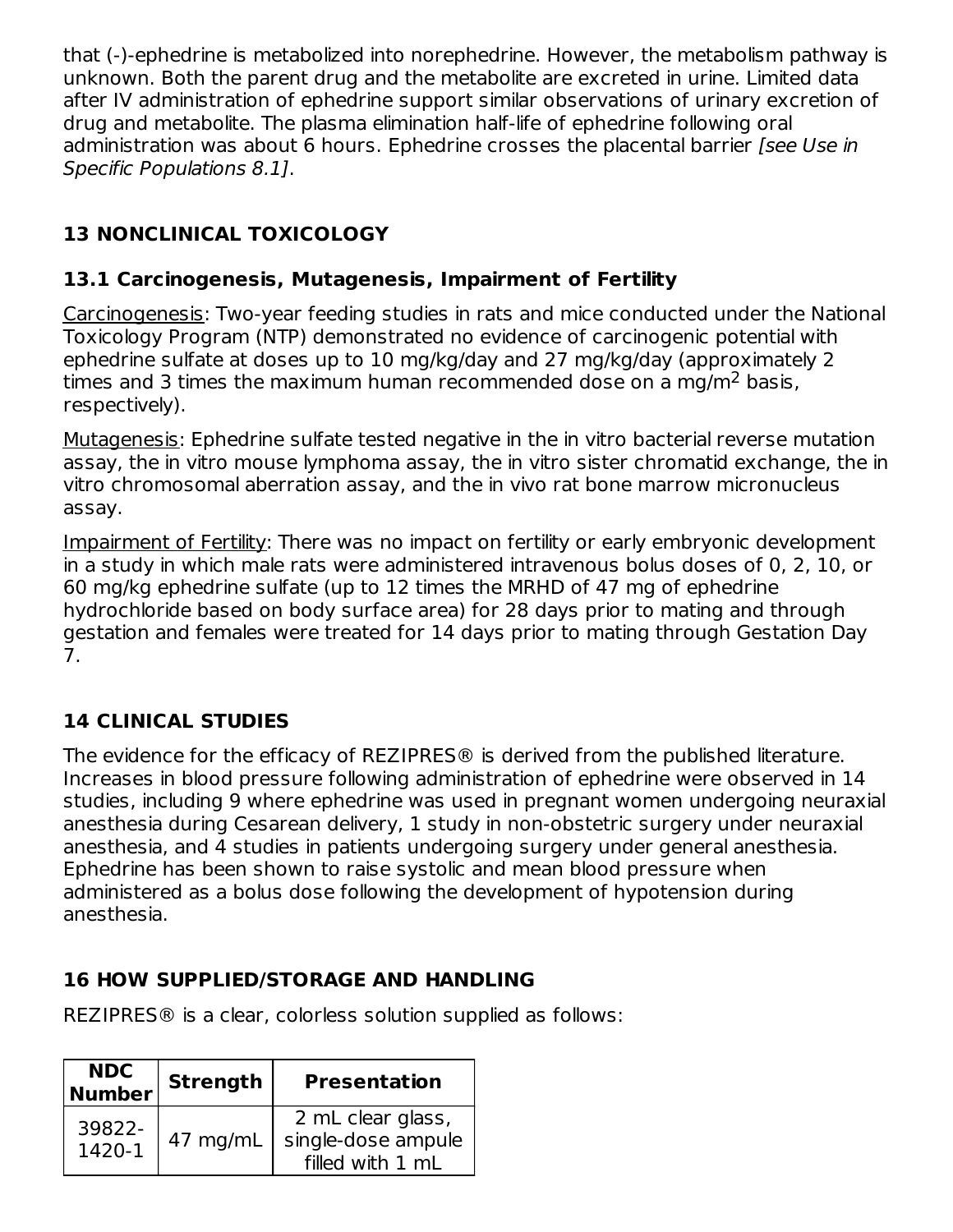| 39822-<br>1420-2 |                                    | 2 mL ampules filled<br>with 1 mL packaged<br>in a carton of 10 |
|------------------|------------------------------------|----------------------------------------------------------------|
| 39822-<br>1400-5 | 47 mg/5 mL<br>(9.4)<br>mq/mL)      | 5 mL clear glass,<br>single-dose ampule                        |
| 39822-<br>1400-6 |                                    | 5 mL ampules<br>packaged in a carton<br>of 10                  |
| 39822-<br>1410-5 | 23.5 mg/5<br>mL<br>(4.7)<br>mq/mL) | 5 mL clear glass,<br>single-dose ampule                        |
| 39822-<br>1410-6 |                                    | 5 mL ampules<br>packaged in a carton<br>of 10                  |

Store REZIPRES® at 20°C to 25°C (68°F to 77°F); excursions permitted to 15°C to 30°C (59°F to 86°F) [see USP Controlled Room Temperature].

For single-dose only. The diluted solution should not be held for more than 4 hours at room temperature or for more than 24 hours under refrigerated conditions. Discard any unused portion.

### **17 PATIENT COUNSELING INFORMATION**

If applicable, inform patient, family member, or caregiver that certain medical conditions and medications might influence how REZIPRES® works.

Manufactured for: Eton Pharmaceuticals, Inc. Deer Park, IL 60010 USA

Distributed by: XGen Pharmaceuticals DJB, Inc. Big Flats, NY 14814 USA

Rev. 08/2021 EPH-PI-00

### **REZIPRES® 4.7 mg / mL - Label**

NDC 39822-1410-5 5 mL single-dose ampule REZIPRES® Ephedrine Hydrochloride Injection

23.5 mg/ 5 mL (4.7 mg/ mL)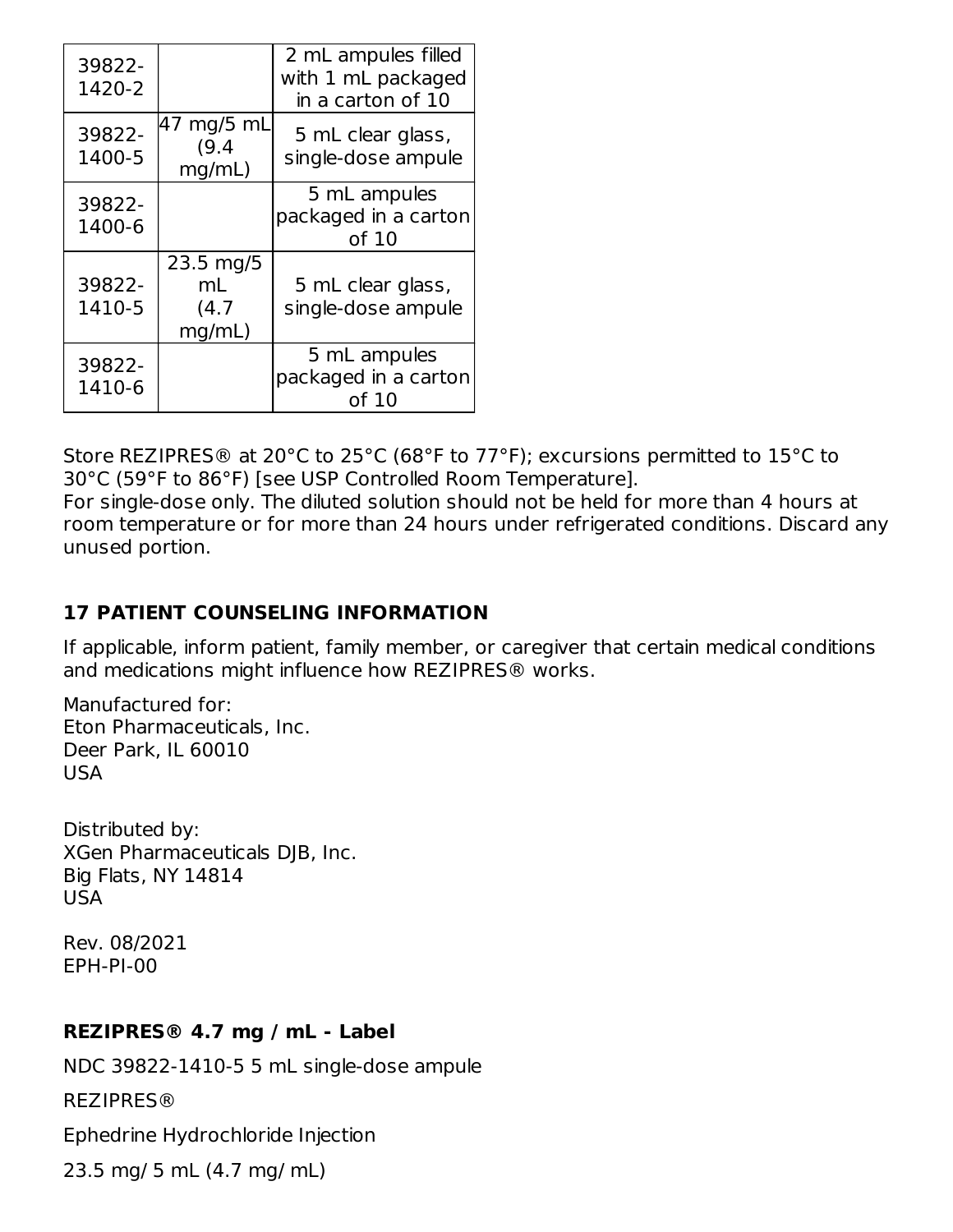(equivalent to 19 mg/5 mL ephedrine base)

Premixed Formulation - Do Not Dilute

Store at 20 to 25°C (68 to 77°F) [See USP Controlled Room Temperature].

Does not contain preservatives or sulfites. Rx Only Discard unused portion.

For Intravenous Use Only

|           | NDC 39822-1410-5                                       |      | 5 mL single-dose Ampule                                                                                                                                                |            |
|-----------|--------------------------------------------------------|------|------------------------------------------------------------------------------------------------------------------------------------------------------------------------|------------|
|           | <b>REZIPRES®</b>                                       |      | <b>Ephedrine Hydrochloride Injection</b>                                                                                                                               | 6830301    |
|           |                                                        |      | 23.5 mg / 5 mL $(4.7 \text{ mg/mL})$<br>(equivalent to 19 mg/5 mL ephedrine base)                                                                                      |            |
|           |                                                        |      | <b>Premixed Formulation - Do Not Dilute</b>                                                                                                                            |            |
|           |                                                        |      | Store at 20°C to 25°C (68°F-77°F) [see USP Controlled<br>Room Temperature]. Does not contain preservatives<br>or sulfites. Discard unused portion.<br>$\mathbf R$ only | Rev. 06/21 |
|           | <b>For Intravenous</b>                                 |      |                                                                                                                                                                        |            |
|           | Use Only                                               | I OT |                                                                                                                                                                        |            |
| DJB, Inc. | <b>XGen Pharmaceuticals</b><br>Big Flats, NY 14814 USA | EXP  | YYYY-MM                                                                                                                                                                |            |

### **REZIPRES® 4.7 mg / mL - Carton**

STERILE INJECTION NDC 39822-1410-6 10 Single Dose Ampules 5 mL Each

REZIPRES®

Ephedrine Hydrochloride Injection 23.5 mg / 5 mL (4.7 mg/ mL) (equivalent to 19 mg/5 mL ephedrine base) Premixed Formulation - Do Not Dilute For Intravenous Use Only Rx Only 10 Single Dose Ampules x 5 mL Preservative Free- Contains no Sulfites Each mL contains: 4.7 mg Ephedrine Hydrochloride (equivalent to 3.8 mg ephedrine base), Sodium Chloride, Water for Injection.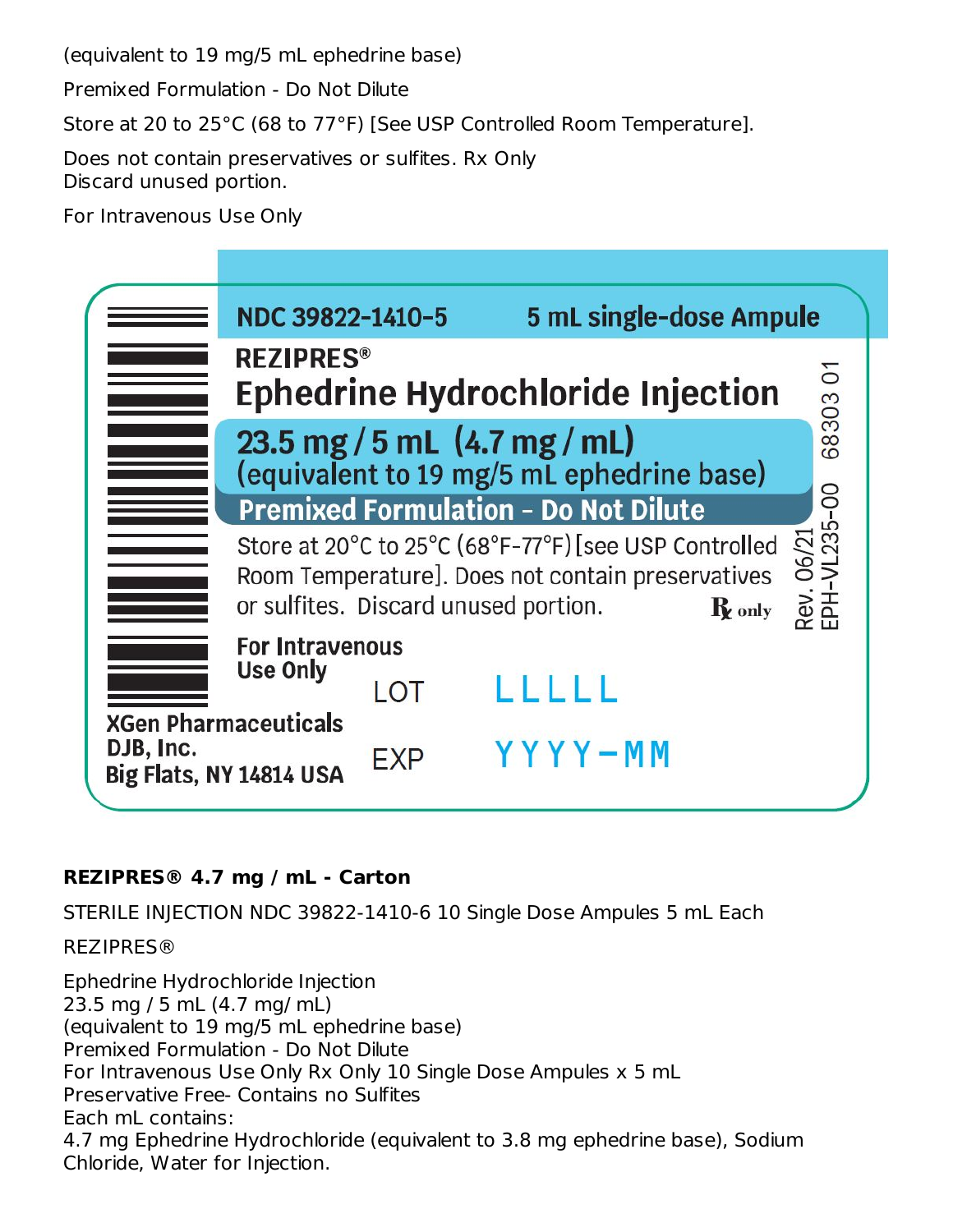pH may be adjusted with Sodium Hydroxide and/or Hydrochloric Acid.

Recommended Dosage and Directions: See Prescribing Information. Store at 20°C to 25°C (68°F to 77°F); excursions permitted to 15°C to 30°C (59°F to 86°F) [see USP Controlled Room Temperature]. Discard Unused Portion

| N 0 20217<br>EPH-CA235-00                                                                                                                                                                                                                                                                                                                                                                                                     | Distributed By: XGen Pharmacueticals DJB, Inc.<br>Manufactured for: Eton Pharmaceuticals, Inc.<br>Manufactured by: Sintetica SA, Switzerland |                                                                                      |            |
|-------------------------------------------------------------------------------------------------------------------------------------------------------------------------------------------------------------------------------------------------------------------------------------------------------------------------------------------------------------------------------------------------------------------------------|----------------------------------------------------------------------------------------------------------------------------------------------|--------------------------------------------------------------------------------------|------------|
| <b>STERILE INJECTION</b>                                                                                                                                                                                                                                                                                                                                                                                                      | NDC 39822-1410-6                                                                                                                             | <b>10 Single Dose Ampules</b>                                                        | 5 mL each  |
| <b>REZIPRES®</b><br><b>Ephedrine Hydrochloride Injection</b>                                                                                                                                                                                                                                                                                                                                                                  |                                                                                                                                              |                                                                                      |            |
| 23.5 mg / 5 mL $(4.7 \text{ mg/mL})$<br>(equivalent to 19 mg/5 mL ephedrine base)                                                                                                                                                                                                                                                                                                                                             | For Intravenous Use Only                                                                                                                     | <b>Preservative Free - Contains no Sulfites</b>                                      |            |
| <b>Premixed Formulation - Do Not Dilute</b>                                                                                                                                                                                                                                                                                                                                                                                   | 10 Single Dose Ampules x 5mL                                                                                                                 |                                                                                      | Rev. 06/21 |
| Each mL contains:<br>4.7 mg Ephedrine Hydrochloride (equivalent to 3.8 mg<br>ephedrine base), Sodium Chloride, Water for Injection.<br>pH may be adjusted with Sodium Hydroxide and/or<br>Hydrochloric Acid.<br><b>Recommended Dosage and Directions:</b><br>See Prescribing Information.<br>Store at 20°C to 25°C (68°F-77°F); excursions permitted to 15°C to 30°C (59°F to 86°F)<br>[see USP Controlled Room Temperature]. | <b>Discard Unused Portion</b>                                                                                                                | <b>GTIN</b><br>00000000000<br>LOT<br>ШП<br><b>EXPIRY</b><br><b>YYYY-MM</b><br>SERIAL |            |
| <b>REZIPRES®</b><br><b>Ephedrine Hydrochloride Injection</b><br>23.5 mg / 5 mL (4.7 mg/mL)<br>(equivalent to 19 mg/5 mL ephedrine base)                                                                                                                                                                                                                                                                                       | <b>10 Single Dose Ampules</b><br>NDC 39822-1410-6<br>For Intravenous Use Only<br><b>Premixed Formulation - Do Not Dilute</b>                 | 5 mL each                                                                            |            |

## **REZIPRES**

ephedrine hydrochloride injection, solution

| <b>Product Information</b>                                                          |                         |                                          |                           |                     |                 |
|-------------------------------------------------------------------------------------|-------------------------|------------------------------------------|---------------------------|---------------------|-----------------|
| <b>Product Type</b>                                                                 | HUMAN PRESCRIPTION DRUG |                                          | <b>Item Code (Source)</b> |                     | NDC:39822-1410  |
| <b>Route of Administration</b><br><b>INTRAVENOUS</b>                                |                         |                                          |                           |                     |                 |
|                                                                                     |                         |                                          |                           |                     |                 |
|                                                                                     |                         |                                          |                           |                     |                 |
| <b>Active Ingredient/Active Moiety</b>                                              |                         |                                          |                           |                     |                 |
| <b>Ingredient Name</b><br><b>Basis of Strength</b>                                  |                         |                                          |                           | <b>Strength</b>     |                 |
| <b>EPHEDRINE HYDROCHLORIDE (UNII: NLJ6390P1Z) (EPHEDRINE -</b><br>UNII: GN83C131XS) |                         | <b>EPHEDRINE</b><br><b>HYDROCHLORIDE</b> |                           | 4.7 mg<br>in $1 mL$ |                 |
|                                                                                     |                         |                                          |                           |                     |                 |
|                                                                                     |                         |                                          |                           |                     |                 |
| <b>Inactive Ingredients</b>                                                         |                         |                                          |                           |                     |                 |
|                                                                                     | <b>Ingredient Name</b>  |                                          |                           |                     | <b>Strength</b> |
| <b>HYDROCHLORIC ACID (UNII: QTT17582CB)</b>                                         |                         |                                          |                           |                     |                 |
| <b>WATER (UNII: 059QF0KO0R)</b>                                                     |                         |                                          |                           |                     |                 |
| <b>NITROGEN (UNII: N762921K75)</b>                                                  |                         |                                          |                           |                     |                 |